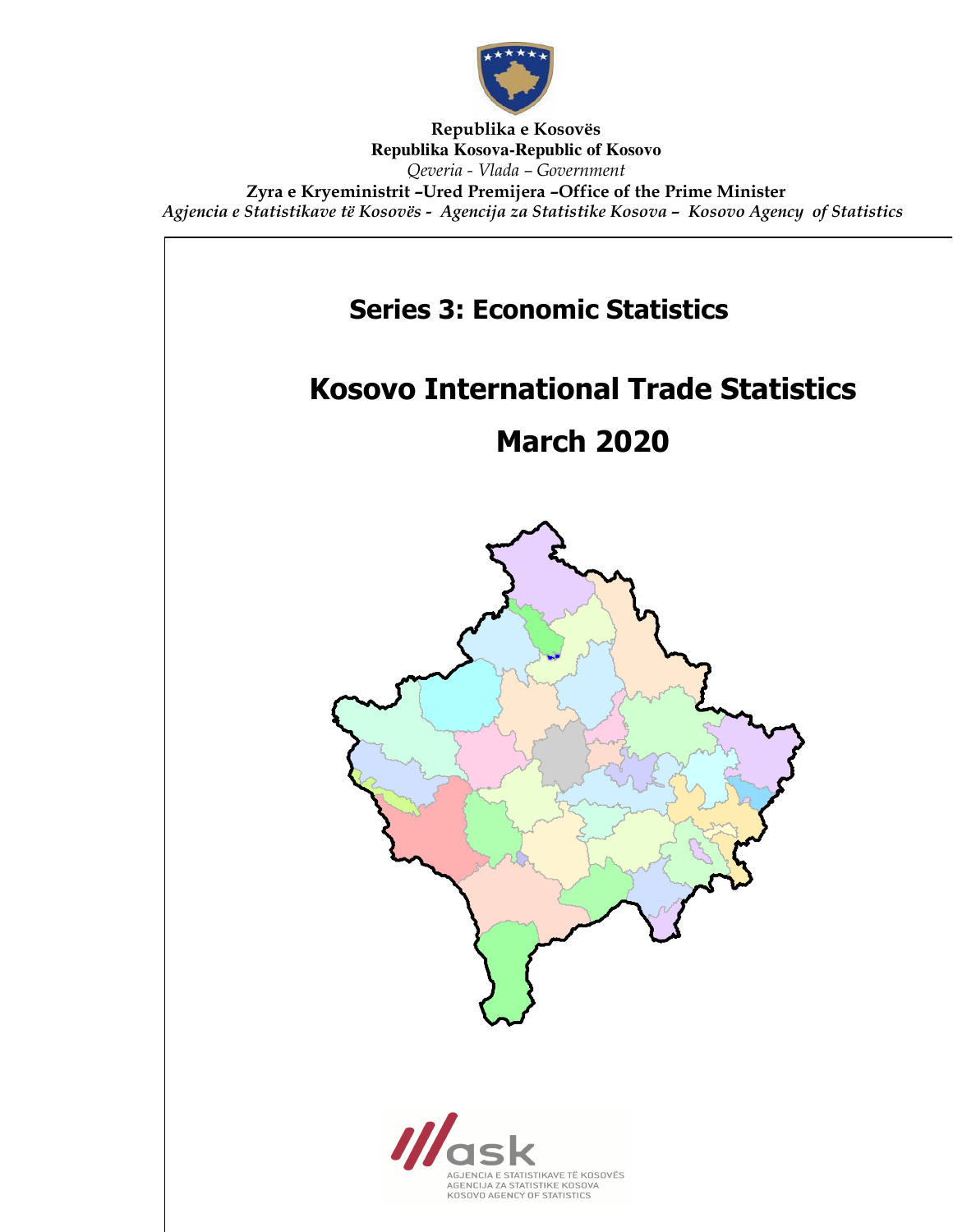### **Foreword**

The Kosovo Agency of Statistics (KAS) has started to publish data on the flow of import and export in Kosovo in 2001, but these data are considered reliable since 2005.

Publication of Kosovo International Trade Statistics is based on the data from the Kosovo Customs Service.

All monthly publications are preliminary data, which vary from yearly data (final data). This publication contains data on the flow of goods, statistical procedures, and sections of the Standard International Trade Classification (SITC), sections of the Harmonized System (HS) and by partner country. Methodology and methods have been adapted in order to integrate and compare external trade statistics of goods at international level.

Imports are presented by country of origin and Exports are classified by country of final destination.

Comments, remarks, suggestions and proposals regarding this publication are welcome and they can be sent to the e-mail: **ekonomic@rks-gov.net** 

Publication was prepared by:

 Ilir T. Berisha - Director of Department Ismajl Sahiti - Head of Division Mensure Çerkezi - Head of Sector

April, 2020 Chief Executive Officer, KAS Isa Krasniqi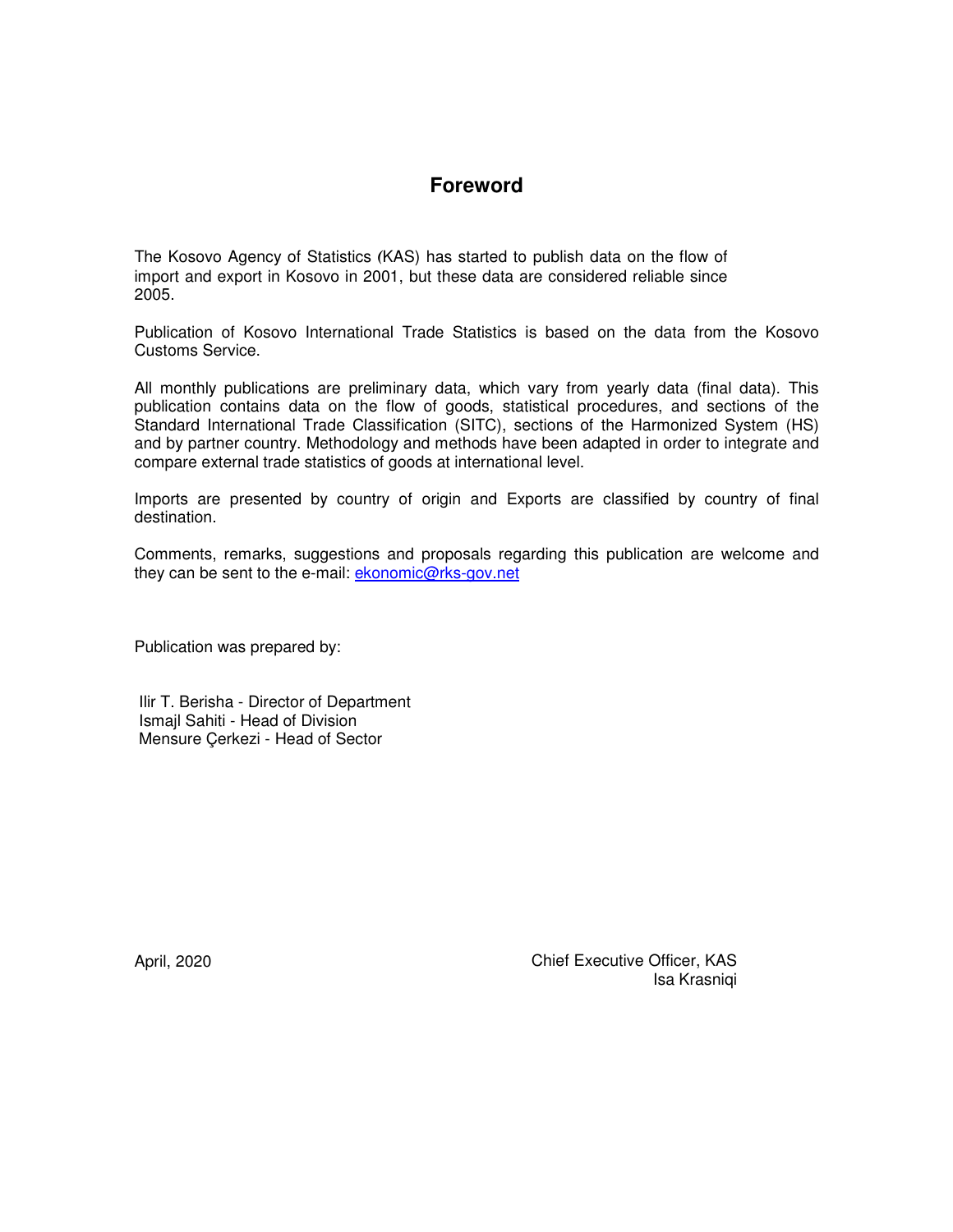## **List of Abbreviations**

| KAS         | Kosovo Agency of Statistics                    |
|-------------|------------------------------------------------|
| <b>FOB</b>  | Free on Board                                  |
| C.I.F.      | Cost, Insurance, Freight                       |
| EU          | European Union                                 |
| CΝ          | Combined Nomenclature                          |
| <b>SITC</b> | Standard International Trade Classification    |
| SCT         | Standard Trade Classification                  |
| SAD         | Single Administrative Document                 |
| НS          | <b>Harmonized System</b>                       |
| <b>ISO</b>  | International Organization for Standardization |
| n.e.s.      | not elsewhere specified                        |
|             |                                                |

- s.s suspension system
- d.s drawback system

# **Symbols**

- : Data not available
- 0 Less than a half of the unit used
- \_ Not applicable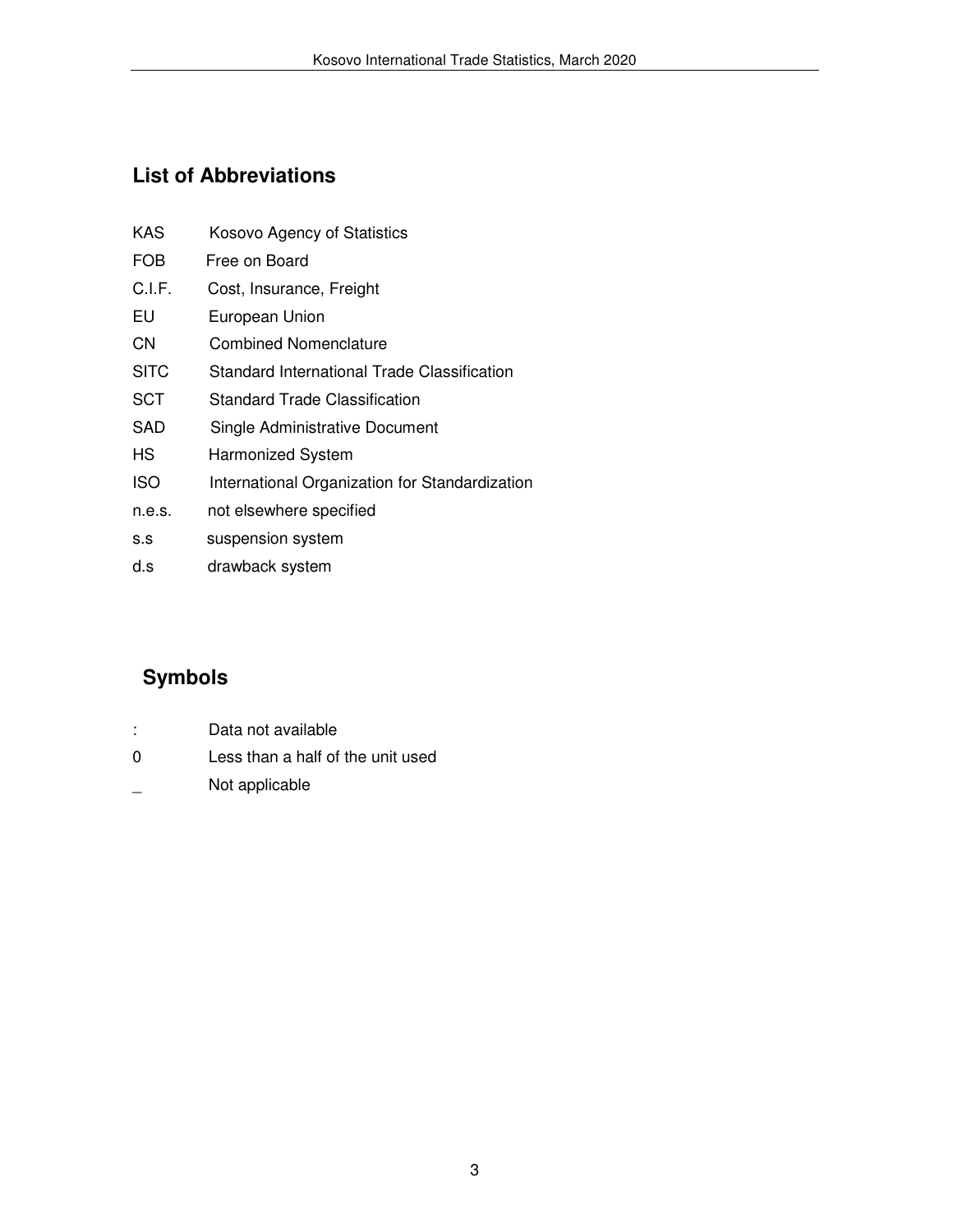## **List of Contents**

Page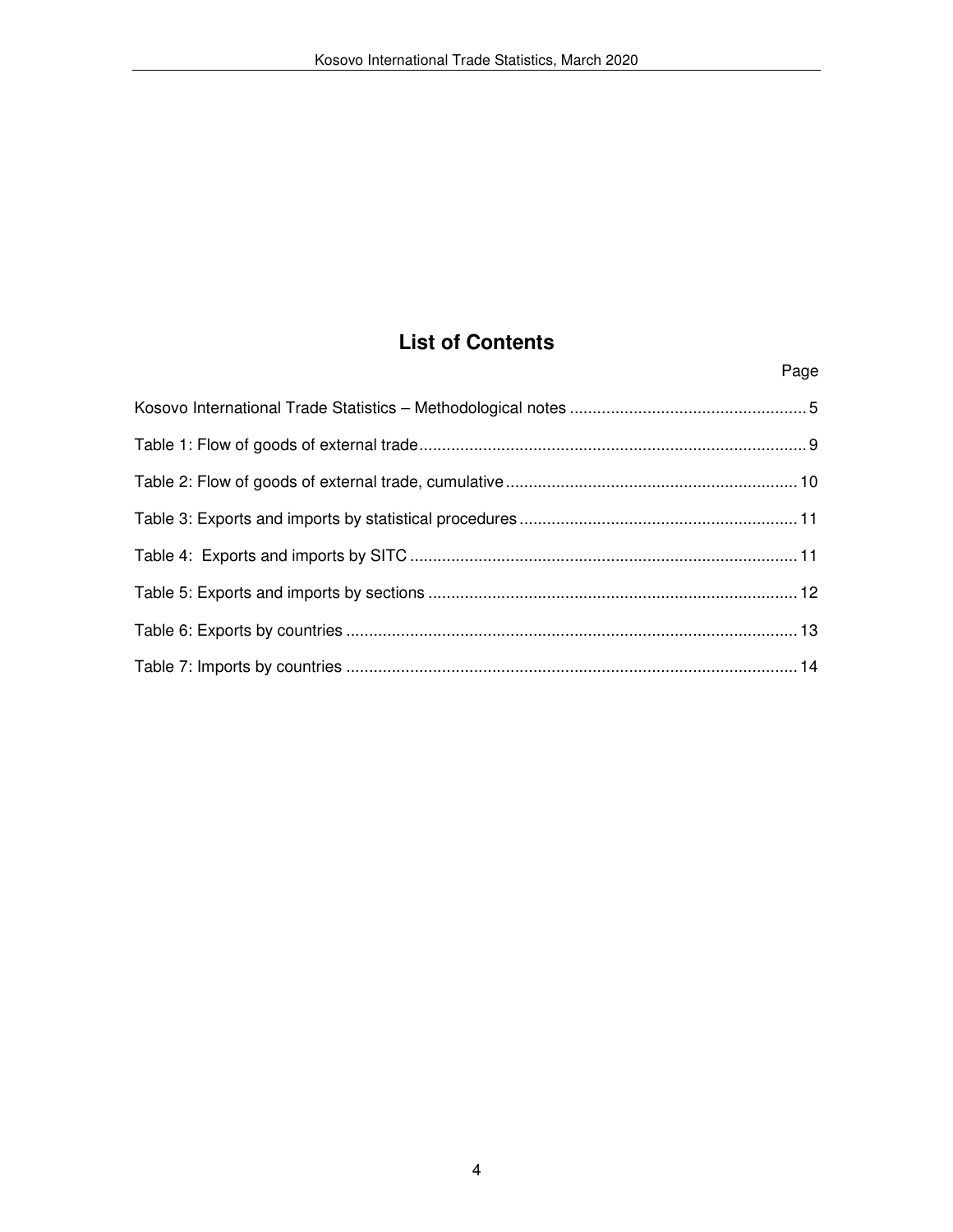#### **Kosovo International Trade Statistics – Methodological notes**

#### **Data sources**

The statistics of trade are compiled mainly from the documents supplied by importers and exporters (or their agents) to the Customs authority. The document is the Single Administrative Document (SAD) used for Customs clearance purposes. The information on the document is captured by the Customs Information System.

#### **Responsibility for data collection, compilation and publication**

The Customs administration is responsible for the collection, data entry and processing of the data from customs statements. Data regarding the field of statistics are registered within this documents (SAD), and they are reported to the Kosovo Agency of Statistics in monthly bases by the Customs Administration via electronically.

KAS is responsible for external trade data processing, compilation and publication. These statistics include data by the type of customs procedures. Additional work involves editing and validation (or approval) of customs data.

#### **Coverage**

Kosovo International Trade Statistics (or external trade) does not cover temporary imports and exports of goods which will be returned in an unchanged condition after a certain period of time, as are: services, repairs, money as means of payment, money in gold, fuel supply of Kosovo's vehicles abroad, imports of goods for foreign liaisons offices and other diplomatic missions in Kosovo, travelers personal baggage, commercial samples and postal packages of minor value.

#### **Recording system**

Kosovo International Trade Statistics are compiled in accordance with the 'special' system (facilitating definition) of international trade recording or registration. By this system, imports and exports are recorded at the time when goods move across the territory (or area) under the free flow which is the part when goods may be sold without any customs restriction. The facilitating definition means that beside regular export and import transactions, both external and internal processing is included.

Special exports include exports of goods: exports after inward processing, exports for outward processing and exports that are not registered in customs.

Special imports consist of imports of goods from: inward processing imports (S.S), imports after outward processing and imports that are not registered at customs.

Excluded are goods that are in transit.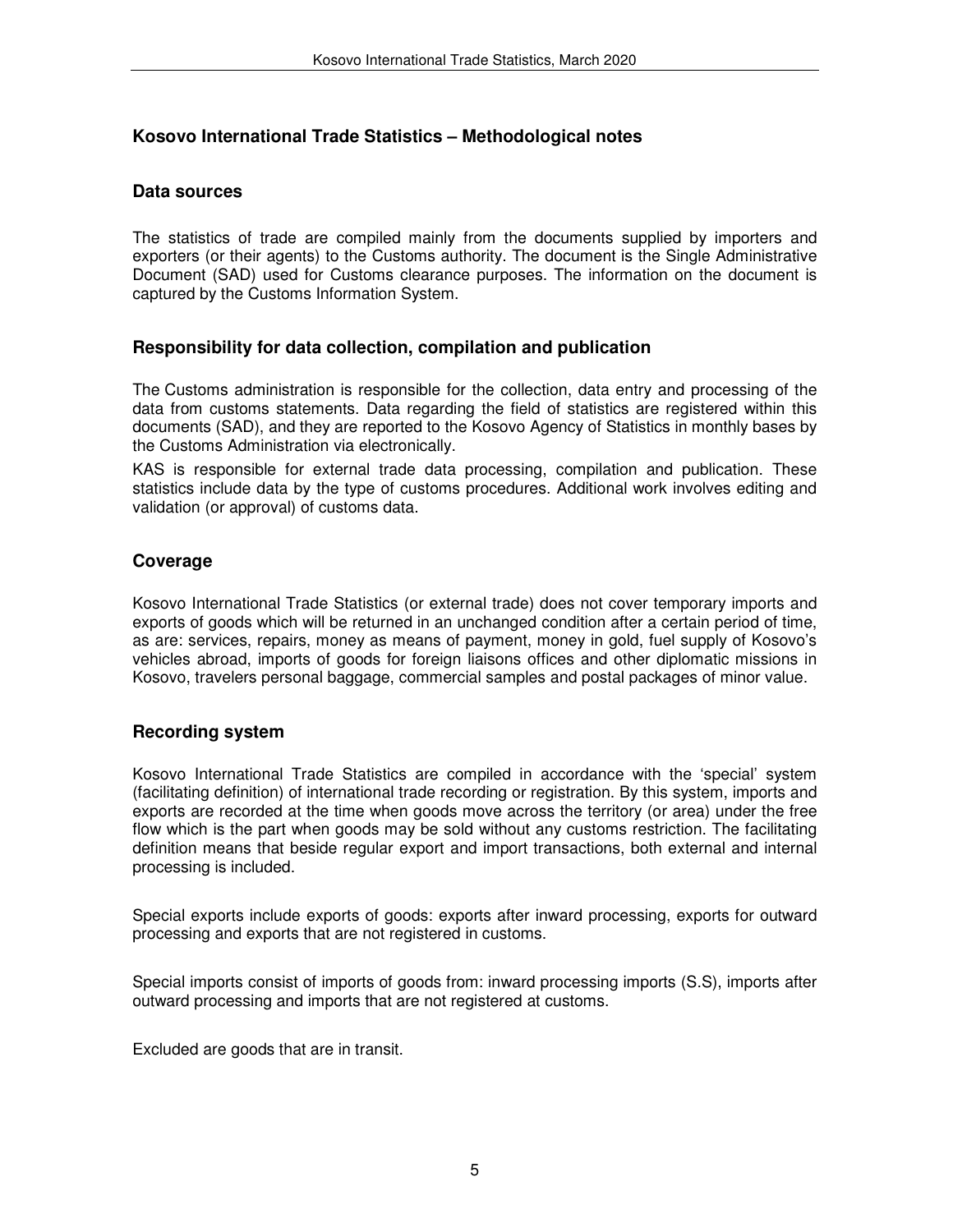#### **Valuation**

For imports, the "cif" value is used (including the cost, insurance and transport of goods at the entry point in Kosovo). The export value is "fob" (free on board). This is the cost of goods purchased abroad, including packaging, transport within the country, the charge cost, insurance, and other costs incurred when the goods are placed on the vessel for export, on airplanes or transported to remote areas. The value of the invoice is recalculated to the value of the Kosovo border by adding or subtracting, in whole or in part, the costs of transport, loading, unloading, which depend on the terms of supply specified in the contract.

The value excludes:

• any sum or amount received by the exporter on the way of refund, reimbursement of customs duty, subversion or any other aid.

• any foreign customs duty or change of cargo of goods other than at the customs point or at the point of exportation.

The value is in euros. For transactions where the value is denominated in another currency, the euro exchange rate is made by using the weekly exchange rate.

### **Reference period**

The calendar month is a basic period to collect the data. Based on customs data, the date of delivery of the customs statement or other valid dates for the implementation of the customs rules, it is time to register the import / export transactions.

#### **Units of quantity**

The quantity of imported and exported goods is shown in net weight, if it can be determined, taking into account the nature of the product as well as the additional unit when described by the nomenclature of the customs tariff.

Net weight is the usual unit of the given quantity. The weight of containers, luggage, jars and packaging materials are excluded.

Other units of quantity used for some of the most important goods such as: live animals, motor vehicles, local equipment, watches, clothes (where the numbering unit is used), shoes (where number of pairs is used), floor coverings (where square meters are used) and beverages (where volume is used).

#### **Partner country**

In this publication, imports are recorded by country of origin (as opposed to the country of destination). Goods obtained or produced in a country of origin but from the same country. A product, in the manufacture of which two or more countries are involved, such as the country of origin, is considered the place where the last major processing occurred. Packaging, repackaging, classification are not considered as manufacturing processes.

Exports are classified by country of final destination. The last destination of goods is considered the last state for which the goods are intended. This does not mean that it is the country where the goods will be unloaded or where the final consumption will be made.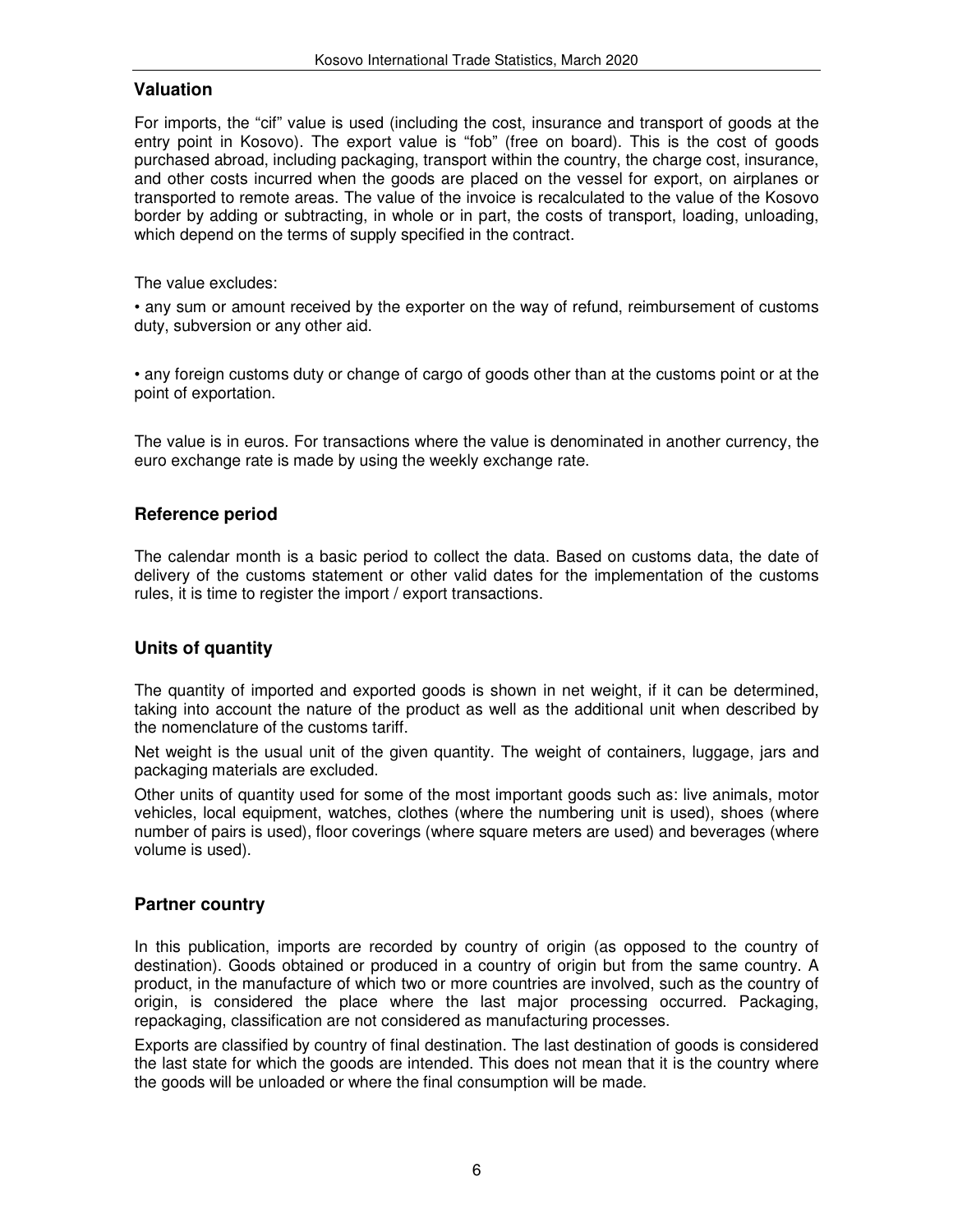#### **Country classification**

The country nomenclature is the classification of countries (Geo-nomenclature) according to the Official Gazette of the European Commission published in annual basis. Since January 1999, this follows the United Nations' ISO alpha-2 coding system in which each country is identified by a two-letter code.

#### **Classification of goods**

Statistics are collected by using the 8-digit Combined Nomenclature (CN) – the EU tariffs and statistical nomenclature. This nomenclature is managed and upgraded annually by the Commission in cooperation with the Member States. CN is consistent with the 6-digit Harmonized Commodity Description and Coding System (HS) - Nomenclature of the Customs Cooperation Council which is used around the world for the application of customs tariffs and the compilation of external trade statistics. The CN contains about 10,400 8-digit sub-headings, the first six digits of which are the same as those of the Harmonized System (SH).

The Standard Trade Classification (STC), revised version no. 3 (SITC Rev 3), was developed by the United Nations for the advancement of the international comparability of statistics on external trade.

Standard External Trade Classification (SETC), revised version no. 3, contains about 3,100 basic headings (5-digit). These are combined in 261 groups (3-digits), 98 divisions (2-digits) and 10 sections (1-digit). For example, Section 6 (Manufactured goods classified mainly by material) consists of 9 divisions, 61 to 69. Division 64 (paper, paperboard and articles thereof) consists of two groups, 641 and 642, which together consist of 72 basic headings, such as 642.94 (paper handkerchiefs, towels, tablecloths, garments etc.).

SETC revised version no. 3 is identical with the structure of the Harmonized System. Each category of SETC (including all the basic headings) is equivalent to the combination of HS headings (and therefore the combination of CN headings).

#### **Data publication**

Monthly data are provisional and published 24 days after the reference month. Annual data are published in June.

#### **Publication**

Released data for external trade statistics are: Aggregated data are published on the KAS web page 24 days after the reference period.

#### **Monthly:**

Monthly Kosovo International Trade Statistics

#### **Annually:**

Final data Kosovo International Trade Statistics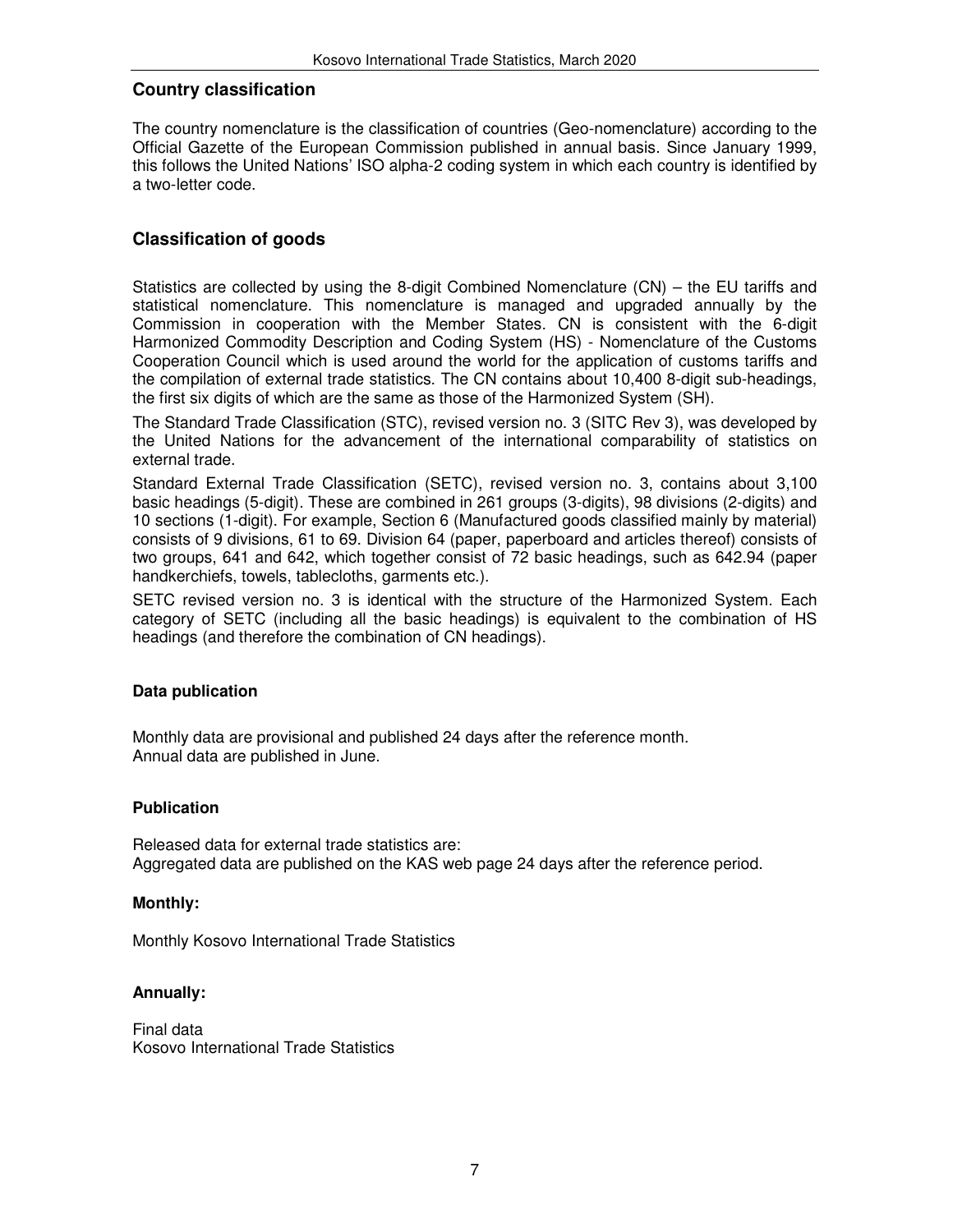#### **Flow of Export and Import in March 2020**

Data from Kosovo International Trade show a lower trade deficit by (15.3%) in March 2020 compared with the same period of 2019, i.e. in the amount of 219,9 million euros compared to the deficit of 259,6 million euros in 2019. Export covers import (12.8%).

The export of goods in March 2020 was worth 32,1 million euros, while the import was 252,0 million euros, i.e. with an increase by (8.8%) for exports and a decrease by (12.8%) for imports compared to the same period of the year 2019.

According to the data of the main group for export: (43.8%) of exports consists of base metals and articles thereof, (12.6%) consists of plastics, rubber and articles thereof, (7.8%) consists of prepared foodstuffs, beverages and tobacco, (6.9%) consists of mineral products, (5.9%) consists of various manufactured articles, (5.3%) consists of machinery, mechanical and electrical equipment, etc.

According to the data of the main groups for imports: (14.6%) consists of prepared foodstuffs, beverages and tobacco, (12.8%) consists of machinery, mechanical and electrical equipment, (10.1%) consists of chemical industry products, (9.9%) consists of mineral products, (8.6%) consists of base metals and articles thereof, (8.2%) vegetable products, (6.7%) consists of plastics, rubber and articles thereof, (6.6%) consists of transport means, etc.

#### **Foreign trade of goods with EU-28**

Kosovo's exports to EU-28 countries reached 12,8 million euros, or about (39.8%) of total exports, with an increase by (3.2%). The main partners for export of goods in EU are: Germany (7.9%), Great Britain (6.0%), Italy (4.9%), Sweden (4.6%), Netherlands (4.6%), etc.

Kosovo's imports from EU-28 countries reached about 134,7 million euros, or (53.5%) of total imports, with a decrease by (7.2%). The highest shares of imports were from Germany (13.5%), Italy (5.8%), Greece (4.7%), Croatia (4.3%), Poland (4.1%), Slovenia (3.8%), etc.

#### **Trade with CEFTA countries**

In March 2020, Kosovo's exports to CEFTA countries reached 15,8 million euros, or (49.3%) of total exports, with an increase by (13.4%). The main partners for export from CEFTA countries are: Albania (29.3%), Macedonia (9.5%), Montenegro (5.1%) and Serbia (4.0%). While imports from CEFTA countries in March 2020 reached 28,8 million euros, or (11.5%) of total imports, with a decrease by (33.7%). The countries with the highest share of imports were:

#### **Trade with other countries of the world**

Macedonia (5.7%), Albania (4.3%), and Serbia (0.8%).

Kosovo's exports to other countries reached 3,4 million euros, or (10.9%). The most important partners for export are: Switzerland (5.6%), and Turkey (1.8%). While Kosovo's imports to other countries reached 88,4 million euros, or (35.1%). The countries with the highest share of imports in this group were: Turkey (13.1%), and China (7.8%).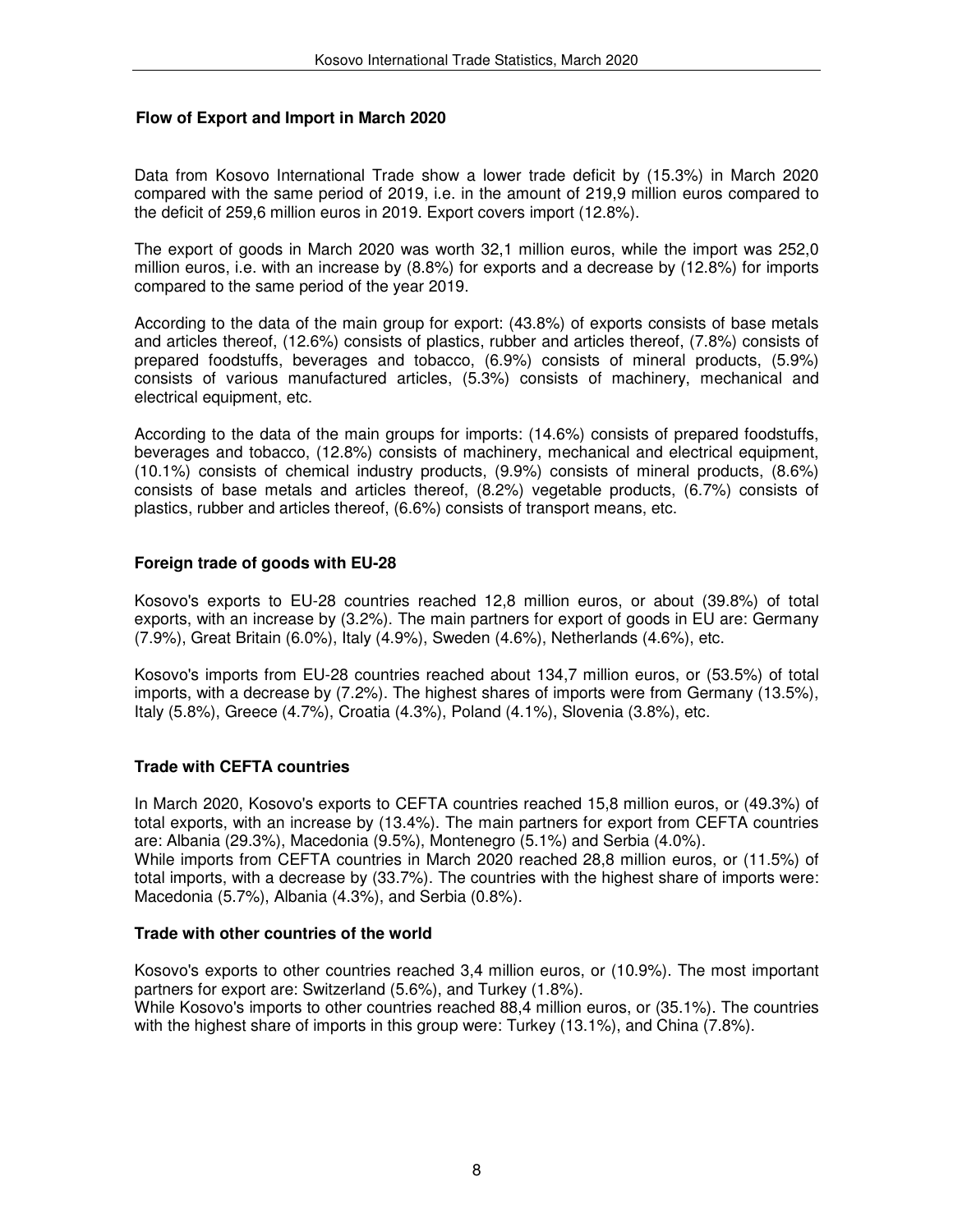|               |                      |               |              | $(000 \epsilon)$                |
|---------------|----------------------|---------------|--------------|---------------------------------|
| <b>Period</b> | <b>Exports (FOB)</b> | Imports (CIF) |              | Trade balance Per cent of cover |
| 1             | $\overline{c}$       | 3             | $4 = 2 - 3$  | $5 = 2/3$                       |
| 2001          | 10.559               | 684.500       | $-673.941$   | 1,5                             |
| 2002          | 27.599               | 854.758       | $-827.159$   | 3,2                             |
| 2003          | 35.621               | 973.265       | $-937.644$   | 3,7                             |
| 2004          | 56.567               | 1.063.347     | $-1.006.780$ | 5,3                             |
| 2005          | 56.283               | 1.157.492     | $-1.101.209$ | 4,9                             |
| 2006          | 110.774              | 1.305.879     | $-1.195.105$ | 8,5                             |
| 2007          | 165.112              | 1.576.186     | $-1.411.074$ | 10,5                            |
| 2008          | 198.463              | 1.928.236     | $-1.729.773$ | 10,3                            |
| 2009*         | 165.328              | 1.937.539     | $-1.772.211$ | 8,5                             |
| 2010          | 295.957              | 2.157.725     | $-1.861.769$ | 13,7                            |
| 2011          | 319.165              | 2.492.348     | $-2.173.184$ | 12,8                            |
| 2012          | 276.100              | 2.507.609     | $-2.231.509$ | 11,0                            |
| 2013          | 293.842              | 2.449.064     | $-2.155.221$ | 12,0                            |
| 2014          | 324.543              | 2.538.337     | $-2.213.794$ | 12,8                            |
| 2015          | 325.294              | 2.634.693     | $-2.309.399$ | 12,3                            |
| 2016          | 309.627              | 2.789.491     | $-2.479.864$ | 11,1                            |
| 2017          | 378.010              | 3.047.018     | $-2.669.007$ | 12,4                            |
| 2018          | 367.500              | 3.347.007     | $-2.979.507$ | 11,0                            |
| 2019          | 383.504              | 3.497.131     | $-3.113.627$ | 11,0                            |
| 01-2019       | 23.480               | 190.439       | $-166.959$   | 12,3                            |
| 02-2019       | 24.050               | 232.713       | $-208.662$   | 10,3                            |
| 03-2019       | 29.572               | 289.192       | $-259.619$   | 10,2                            |
| 04-2019       | 36.942               | 295.487       | $-258.545$   | 12,5                            |
| 05-2019       | 31.892               | 321.621       | $-289.729$   | 9,9                             |
| 06-2019       | 32.115               | 275.237       | $-243.122$   | 11,7                            |
| 07-2019       | 40.470               | 336.866       | $-296.396$   | 12,0                            |
| 08-2019       | 31.906               | 311.857       | $-279.951$   | 10,2                            |
| 09-2019       | 38.422               | 295.724       | $-257.302$   | 13,0                            |
| 10-2019       | 32.344               | 315.126       | $-282.782$   | 10,3                            |
| 11-2019       | 35.391               | 297.613       | $-262.221$   | 11,9                            |
| 12-2019       | 26.920               | 335.257       | -308.337     | 8,0                             |
| 01-2020       | 28.939               | 221.216       | $-192.277$   | 13,1                            |
| 02-2020       | 35.933               | 263.392       | $-227.459$   | 13,6                            |
| 03-2020       | 32.164               | 252.070       | $-219.905$   | 12,8                            |

### **Table 1: Flow of goods of external trade**

**2019 & 2020) are preliminary data 2009) Data for import are different from previous publications.**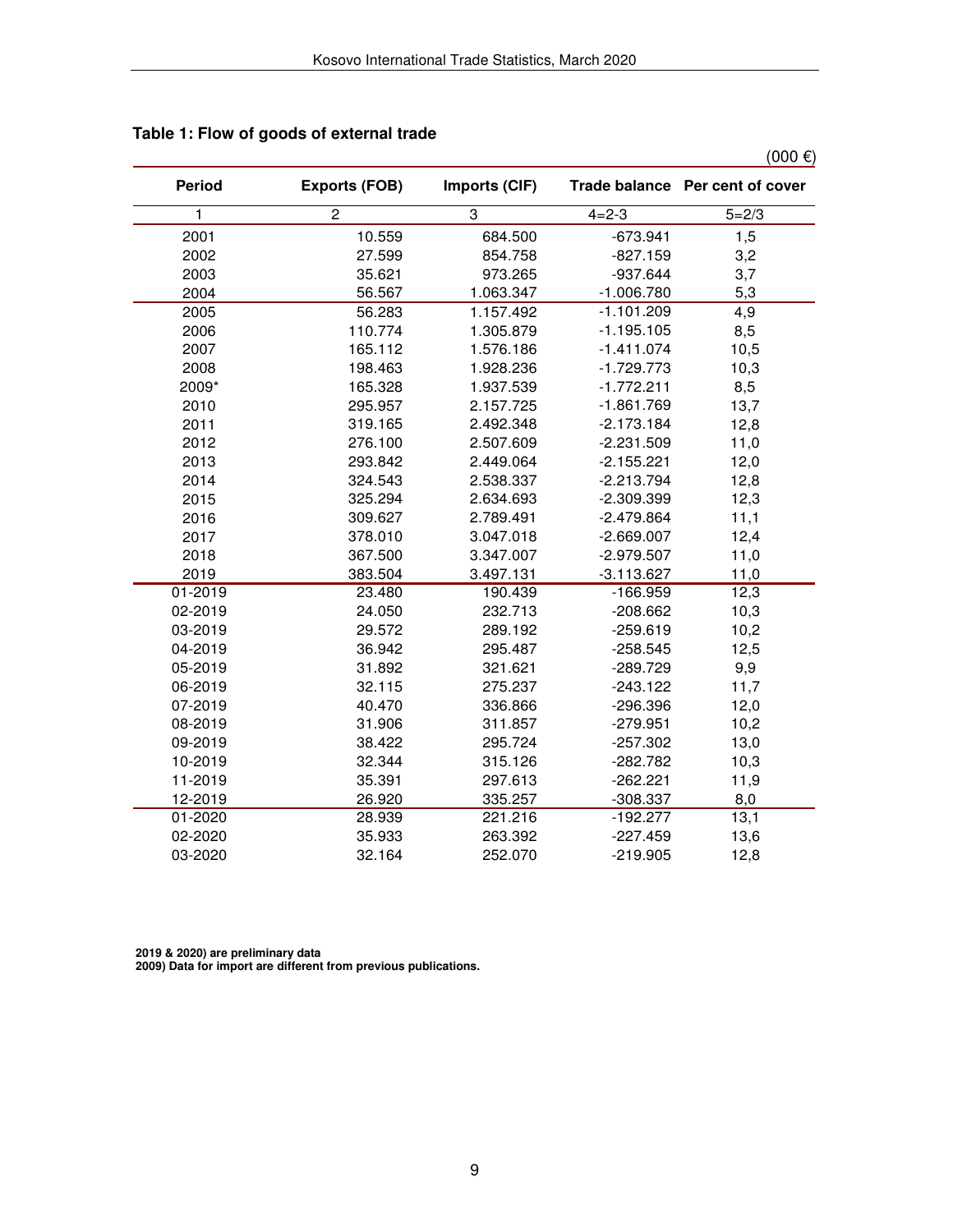|               |                      |               |                      | $(000 \epsilon)$ |
|---------------|----------------------|---------------|----------------------|------------------|
| <b>Period</b> | <b>Exports (FOB)</b> | Imports (CIF) | <b>Trade balance</b> | Per cent of      |
|               |                      |               |                      | cover            |
| 1             | $\overline{2}$       | 3             | $4 = 2 - 3$          | $5 = 2/3$        |
| 01-2018       | 24.565               | 195.954       | $-171.389$           | 12,5             |
| 02-2018       | 46.984               | 402.099       | $-355.115$           | 11,7             |
| 03-2018       | 73.391               | 658.650       | $-585.259$           | 11,1             |
| 04-2018       | 99.002               | 930.301       | $-831.299$           | 10,6             |
| 05-2018       | 131.880              | 1.242.157     | $-1.110.277$         | 10,6             |
| 06-2018       | 169.052              | 1.549.135     | $-1.380.083$         | 10,9             |
| 07-2018       | 197.854              | 1.859.388     | $-1.661.534$         | 10,6             |
| 08-2018       | 228.339              | 2.166.395     | $-1.938.055$         | 10,5             |
| 09-2018       | 265.026              | 2.460.249     | $-2.195.223$         | 10,8             |
| 10-2018       | 303.341              | 2.769.125     | $-2.465.784$         | 11,0             |
| 11-2018       | 338.078              | 3.043.994     | $-2.705.916$         | 11,1             |
| 12-2018       | 367.500              | 3.347.007     | $-2.979.507$         | 11,0             |
| 01-2019       | 23.480               | 190.439       | $-166.959$           | 12,3             |
| 02-2019       | 47.530               | 423.151       | $-375.622$           | 11,2             |
| 03-2019       | 77.102               | 712.343       | $-635.241$           | 10,8             |
| 04-2019       | 114.043              | 1.007.830     | $-893.786$           | 11,3             |
| 05-2019       | 145.935              | 1.329.451     | $-1.183.515$         | 11,0             |
| 06-2019       | 178.050              | 1.604.688     | $-1.426.637$         | 11,1             |
| 07-2019       | 218.520              | 1.941.554     | $-1.723.033$         | 11,3             |
| 08-2019       | 250.426              | 2.253.411     | $-2.002.985$         | 11,1             |
| 09-2019       | 288.848              | 2.549.135     | $-2.260.287$         | 11,3             |
| 10-2019       | 321.192              | 2.864.261     | $-2.543.069$         | 11,2             |
| 11-2019       | 356.584              | 3.161.874     | $-2.805.290$         | 11,3             |
| 12-2019       | 383.504              | 3.497.131     | $-3.113.627$         | 11,0             |
| 01-2020       | 28.939               | 221.216       | $-192.277$           | 13,1             |
| 02-2020       | 64.872               | 484.608       | $-419.736$           | 13,4             |
| 03-2020       | 97.036               | 736.678       | $-639.642$           | 13,2             |

### **Table 2: Flow of goods of external trade, cumulative**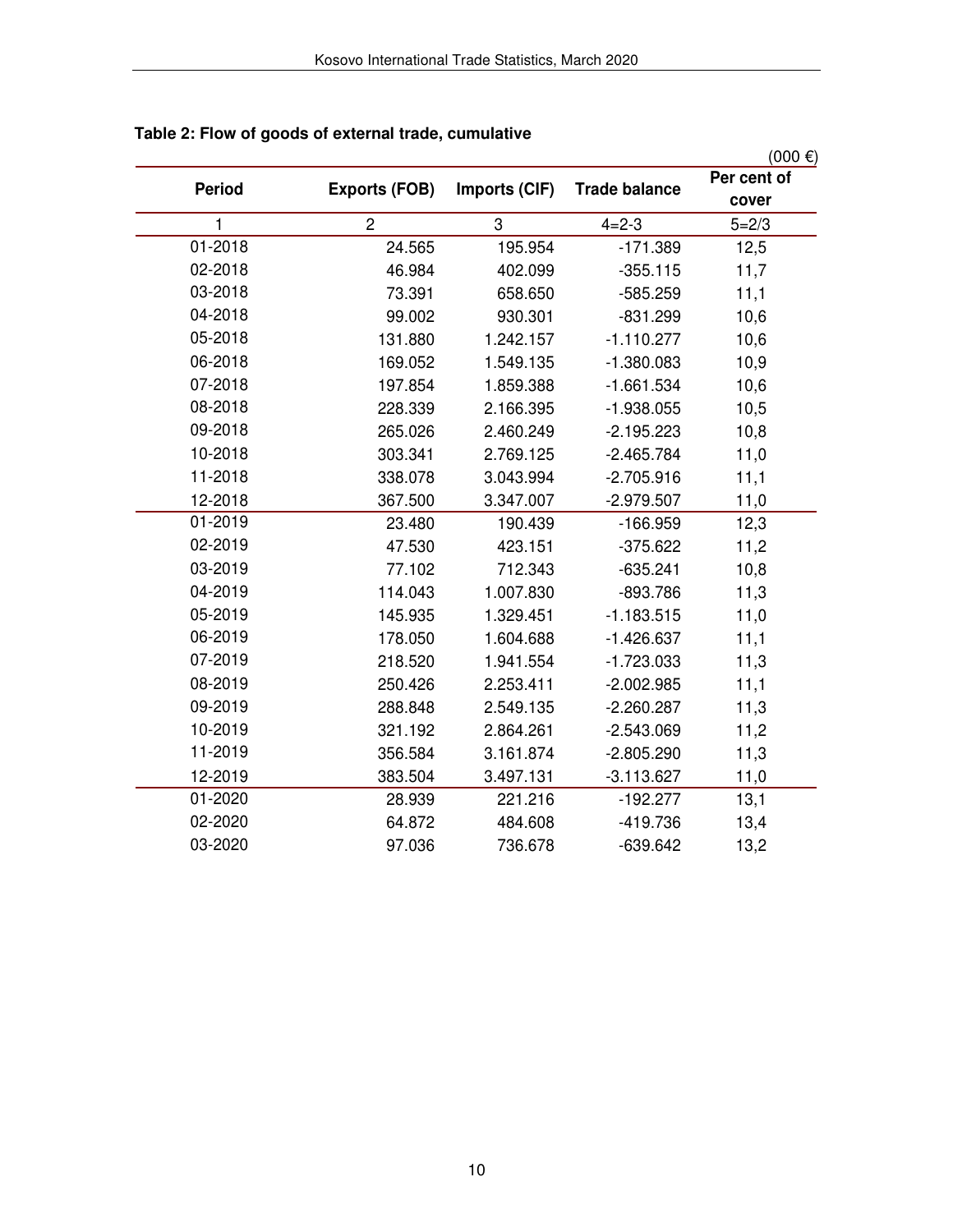|  | Table 3: Exports and imports by statistical procedures |  |  |  |
|--|--------------------------------------------------------|--|--|--|
|--|--------------------------------------------------------|--|--|--|

|                                                       |          |                          |                    |       | $(000 \in )$            |
|-------------------------------------------------------|----------|--------------------------|--------------------|-------|-------------------------|
|                                                       | Mar-2019 |                          | Mar - 2020         |       | <b>Indices</b><br>2020/ |
| <b>Statistical procedure</b>                          | Value    | %                        | Value              | %     | 2019                    |
| <b>Total Exports (FOB)</b>                            | 29.572   | 100,0                    | 32.164             | 100,0 | 109                     |
| Normal exports                                        | 27.172   | 91,9                     | 28.547             | 88,8  | 105,1                   |
| Exports covered by inward processing procedure<br>2   | 2.400    | 8,1                      | 3.617              | 11,2  | 150,7                   |
| Exports covered by the customs outward processir<br>3 |          | $\overline{a}$           | ٠<br>$\cdot$       |       | ÷                       |
| 9 Exports not recorded from customs declarations      |          | $\overline{\phantom{a}}$ | $\cdot$            |       |                         |
| Total Importes (CIF)                                  | 289.192  | 100,0                    | 252.070            | 100,0 | 87                      |
| Importet normale                                      | 286.940  | 99,2                     | 250.070            | 99,2  | 87,2                    |
| Imports covered by inward processing procedure<br>2   | 2.252    | 0,8                      | 1.999              | 0,8   | 88,8                    |
| 3<br>Imports covered by the customs outward processir |          | ٠<br>$\cdot$             | $\cdot$<br>$\cdot$ | ٠     |                         |
| 9 Imports not recorded from customs declarations      |          |                          |                    |       |                         |

### **Table 4: Exports and imports by SITC**

|                                             |          |              |          | $(000 \epsilon)$ |
|---------------------------------------------|----------|--------------|----------|------------------|
|                                             | Mar-2019 |              | Mar-2020 |                  |
| <b>Sections by SITC</b>                     | Value    | $\%$         | Value    | %                |
|                                             |          | Export (FOB) |          |                  |
| <b>Total</b>                                | 29.572   | 100,0        | 32.164   | 100,0            |
| Food and live animals                       | 2.278    | 7,7          | 2.213    | 6,9              |
| Beverages and tobacco                       | 2.099    | 7,1          | 1.614    | 5,0              |
| Crude materials, inedible, except fuels     | 7.374    | 24,9         | 4.040    | 12,6             |
| Mineral fuels, lubricants and related mater | 1.676    | 5,7          | 708      | 2,2              |
| Animal and vegetable oils, fats and waxes   | 27       | 0,1          | 265      | 0,8              |
| Chemicals and related products, n.e.s.      | 2.137    | 7,2          | 2.525    | 7,8              |
| Manufactured goods classified chiefly by n  | 7.662    | 25,9         | 13.595   | 42,3             |
| Machinery and transport equipment           | 1.773    | 6,0          | 1.945    | 6,0              |
| Miscellaneous manufactured articles         | 4.540    | 15,4         | 5.260    | 16,4             |
| Commodities not classified elsewhere in th  | 7        | 0,0          |          |                  |
|                                             |          | Import (CIF) |          |                  |
| <b>Total</b>                                | 289.192  | 100,0        | 252.070  | 100,0            |
| Food and live animals                       | 48.231   | 16,7         | 57.422   | 22,8             |
| Beverages and tobacco                       | 9.965    | 3,4          | 11.358   | 4,5              |
| Crude materials, inedible, except fuels     | 4.330    | 1,5          | 3.827    | 1,5              |
| Mineral fuels, lubricants and related mater | 33.740   | 11,7         | 21.507   | 8,5              |
| Animal and vegetable oils, fats and waxes   | 1.988    | 0,7          | 3.064    | 1,2              |
| Chemicals and related products, n.e.s.      | 37.821   | 13,1         | 36.734   | 14,6             |
| Manufactured goods classified chiefly by n  | 62.572   | 21,6         | 45.197   | 17,9             |
| Machinery and transport equipment           | 56.966   | 19,7         | 48.835   | 19,4             |
| Miscellaneous manufactured articles         | 33.103   | 11,4         | 21.678   | 8,6              |
| Commodities not classified elsewhere in the | 475      | 0,2          | 2.449    | 1,0              |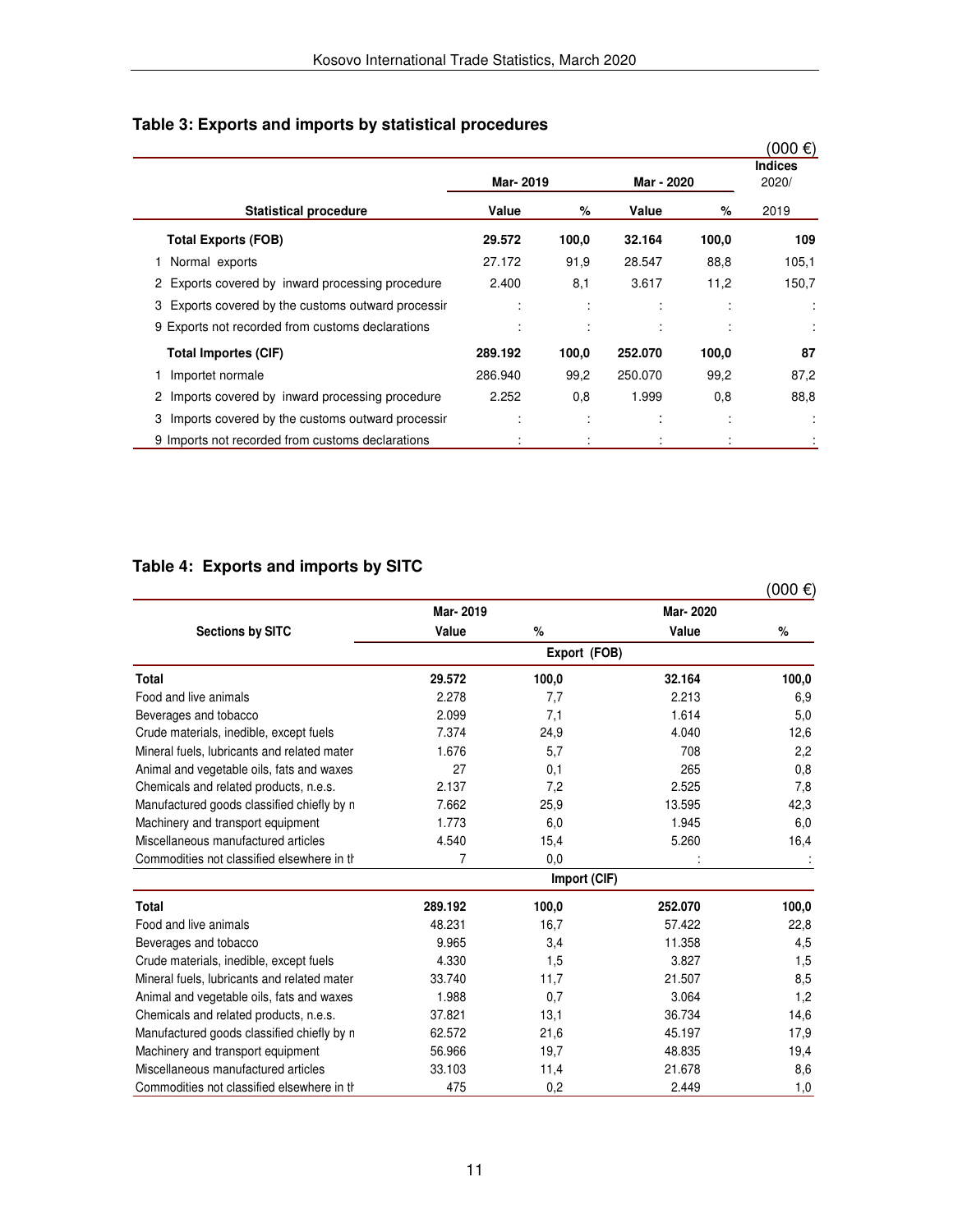|      |                                                 |          |                |          | $(000 \in )$   |
|------|-------------------------------------------------|----------|----------------|----------|----------------|
|      |                                                 | Mar-2019 |                | Mar-2020 |                |
| Kodi | Sections of the Harmonized System(HS)           | Value    | $\%$           | Value    | $\%$           |
|      |                                                 |          | Export (FOB)   |          |                |
|      | <b>Total</b>                                    | 29.572   | 100,0          | 32.164   | 100,0          |
| 1    | Live animals; animal products                   | 73       | 0,2            | 78       | 0,2            |
| 2    | Vegetable products                              | 1.236    | 4,2            | 1.458    | 4,5            |
| 3    | Edible oils                                     | 27       | 0,1            | 266      | 0,8            |
| 4    | Prepared foodstuffs, beverages and tobacco      | 3.124    | 10,6           | 2.512    | 7,8            |
| 5    | Mineral products                                | 3.753    | 12,7           | 2.231    | 6,9            |
| 6    | Products of chemical industries                 | 631      | 2,1            | 1.371    | 4,3            |
| 7    | Plastics, rubber and articles thereof           | 4.069    | 13,8           | 4.069    | 12,6           |
| 8    | Leather and their articles                      | 816      | 2,8            | 263      | 0,8            |
| 9    | Wood and articles of wood                       | 343      | 1,2            | 285      | 0,9            |
| 10   | Paper and their articles                        | 404      | 1,4            | 323      | 1,0            |
| 11   | Textiles and textile articles                   | 918      | 3,1            | 592      | 1,8            |
| 12   | Footwear                                        | 137      | 0,5            | 217      | 0,7            |
| 13   | Art. of stone, plaster, ceramic prod. and glass | 622      | 2,1            | 479      | 1,5            |
| 14   | Pearls, precious stones, metals etc.            | 72       | 0,2            |          |                |
| 15   | Base metal and articles of base metal           | 9.907    | 33,5           | 14.096   | 43,8           |
| 16   | Machinery, appliances and electric materials    | 1.495    | 5,1            | 1.692    | 5,3            |
| 17   | Transport means                                 | 330      | 1,1            | 291      | 0,9            |
| 18   | Optical, medical, potog. musical instr.         | 112      | 0,4            | 53       | 0,2            |
| 19   | Arms and ammunition                             |          |                |          |                |
| 20   | Miscellaneous manufactured articles             | 1.495    | 5,1            | 1.889    | 5,9            |
| 21   | Works of art                                    | 8        | 0,0            |          |                |
|      |                                                 |          | Import (CIF)   |          |                |
|      | <b>Total</b>                                    | 289.192  | 100,0          | 252.070  | 100,0          |
| 1    | Live animals; animal products                   | 11.307   | 3,9            | 12.407   | 4,9            |
| 2    | Vegetable products                              | 15.713   | 5,4            | 20.686   | 8,2            |
| 3    | Edible oils                                     | 2.333    | 0,8            | 3.398    | 1,3            |
| 4    | Prepared foodstuffs, beverages and tobacco      | 32.759   | 11,3           | 36.903   | 14,6           |
| 5    | Mineral products                                | 38.653   | 13,4           | 24.935   | 9,9            |
| 6    | Products of chemical industries                 | 23.362   | 8,1            | 25.394   | 10,1           |
| 7    | Plastics, rubber and articles thereof           | 21.185   | 7,3            | 16.933   | 6,7            |
| 8    | Leather and their articles                      | 1.141    | 0,4            | 559      | 0,2            |
| 9    | Wood and articles of wood                       | 5.841    | 2,0            | 4.592    | 1,8            |
| 10   | Paper and their articles                        | 4.171    | 1,4            | 4.092    | 1,6            |
| 11   | Textiles and textile articles                   | 15.814   | 5,5            | 10.460   | 4,1            |
| 12   | Footwear                                        | 5.272    | 1,8            | 3.085    | 1,2            |
| 13   | Art.of stone, plaster, ceramic prod. and glass  | 8.251    | 2,9            | 6.671    | 2,6            |
| 14   | Pearle precious stones metals etc.              | 873      | 0 <sub>3</sub> | 354      | 0 <sub>1</sub> |

### **Table 5: Exports and imports by sections**

| $\mathbf{I}$ | i idolloo, rubbor aria articloo tricroor        | <u>. ov</u> | $\cdot$ , $\sim$ | 10.JUU |      |
|--------------|-------------------------------------------------|-------------|------------------|--------|------|
| 8            | Leather and their articles                      | 1.141       | 0,4              | 559    | 0,2  |
| 9            | Wood and articles of wood                       | 5.841       | 2,0              | 4.592  | 1,8  |
| 10           | Paper and their articles                        | 4.171       | 1,4              | 4.092  | 1,6  |
| 11           | Textiles and textile articles                   | 15.814      | 5,5              | 10.460 | 4,1  |
| 12           | Footwear                                        | 5.272       | 1,8              | 3.085  | 1,2  |
| 13           | Art. of stone, plaster, ceramic prod. and glass | 8.251       | 2,9              | 6.671  | 2,6  |
| 14           | Pearls, precious stones, metals etc.            | 873         | 0,3              | 354    | 0,1  |
| 15           | Base metal and articles of base metal           | 33.752      | 11,7             | 21.634 | 8,6  |
| 16           | Machinery, appliances and electric materials    | 30.118      | 10,4             | 32.302 | 12,8 |
| 17           | Transport means                                 | 27.186      | 9,4              | 16.692 | 6,6  |
| 18           | Optical, medical, potog. musical instr.         | 2.609       | 0.9              | 1.932  | 0,8  |
| 19           | Arms and ammunition                             | 90          | 0,0              | 127    | 0,1  |
| 20           | Miscellaneous manufactured articles             | 8.544       | 3,0              | 6.439  | 2,6  |
| 21           | Works of art                                    | 217         | 0,1              | 2.473  | 1,0  |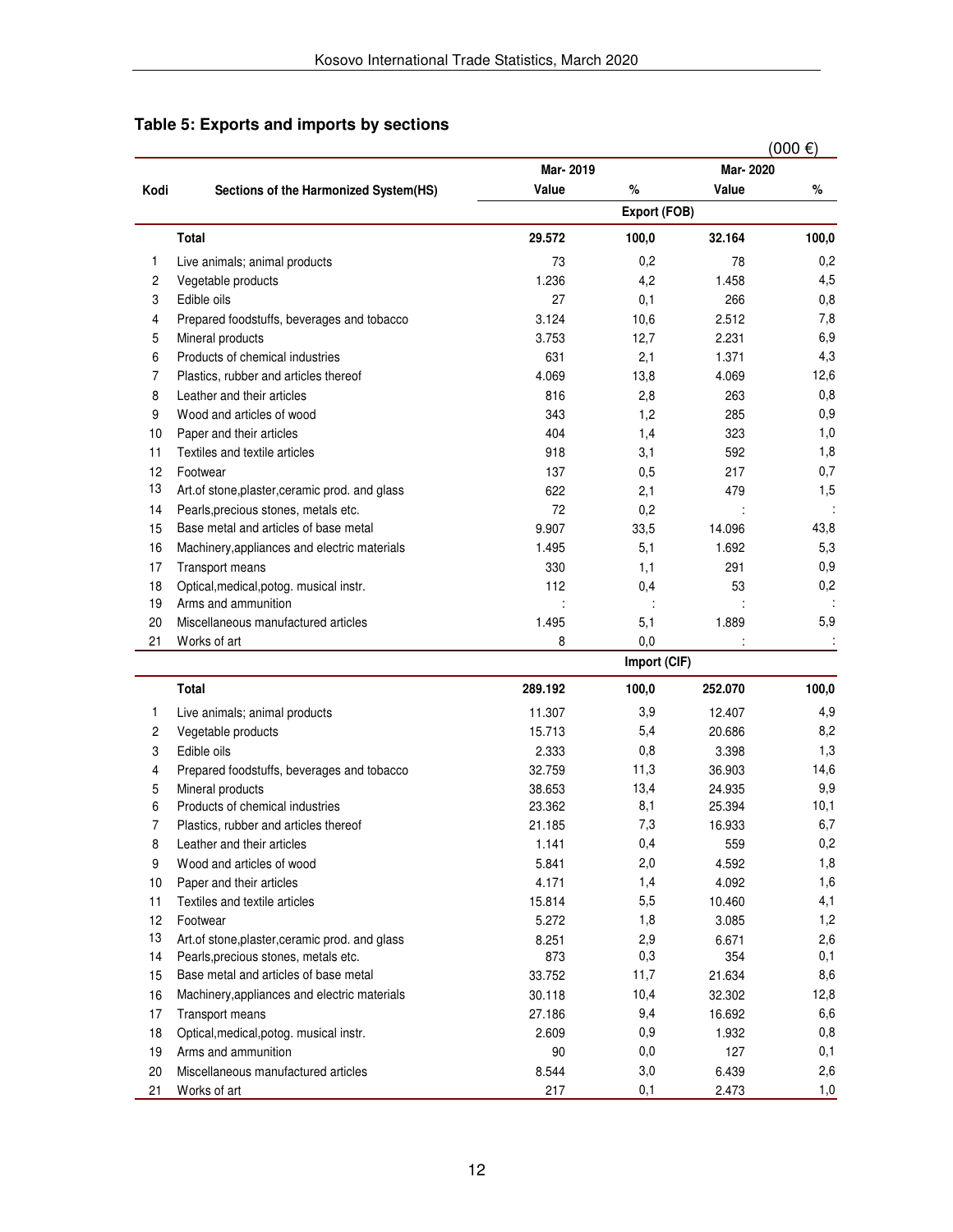## **Table 6: Exports by countries**

|                                |                |                     |                 | $(000 \epsilon)$     |
|--------------------------------|----------------|---------------------|-----------------|----------------------|
|                                | Mar-2019       |                     | <b>Mar-2020</b> |                      |
| <b>Country</b>                 | Value          | %                   | Value           | %                    |
|                                |                | <b>Export (FOB)</b> |                 |                      |
| <b>Total</b>                   | 29.572         | 100,0               | 32.164          | 100,0                |
| <b>28 EU countries</b>         | 12.409         | 42,0                | 12.808          | 39,8                 |
| Austria                        | 697            | 2,4                 | 151             | 0,5                  |
| Belgium                        | 398            | 1,3                 | 590             | 1,8                  |
| <b>Great Britain</b>           | 825            | 2,8                 | 1.933           | 6,0                  |
| Denmark                        | 736            | 2,5                 | 80              | 0,2                  |
| France                         | 144            | 0,5                 | 339             | 1,1                  |
| Germany                        | 2.446          | 8,3                 | 2.532           | 7,9                  |
| Greece                         | 99             | 0,3                 | 126             | 0,4                  |
| Netherland                     | 1.200          | 4,1                 | 1.492           | 4,6                  |
| Hungary                        | 97             | 0,3                 | 473             | 1,5                  |
| Ireland                        |                | ÷                   |                 | ÷                    |
| Italy                          | 801            | 2,7                 | 1.568           | 4,9                  |
| Luxembourg                     | 34             | 0,1                 | 9               | 0,0                  |
| Poland                         | 697            | 2,4                 | 442             | 1,4                  |
| <b>Czech Republic</b>          | 38             | 0,1                 | 344             | 1,1                  |
| Slovakia                       | 20             | 0,1                 | 15              | 0,0                  |
| Slovenia                       | 810            | 2,7                 | 246             | 0,8                  |
| Spain                          | 52             | 0,2                 | 66              | 0,2                  |
| Sweden                         | 97             | 0,3                 | 1.471           | 4,6                  |
| Romania                        | 177            | 0,6                 | 103             | 0,3                  |
| <b>Bulgaria</b>                | 599            | 2,0                 | 435             | 1,4                  |
| Croatia                        | 290            | 1,0                 | 271             | 0,8                  |
| Other of EU                    | 2.154          | 7,3                 | 122             | 0,4                  |
| Cefta                          | 13.989         | 47,3                | 15.858          | 49,3                 |
| Albania                        | 5.503          | 18,6                | 9.421           | 29,3                 |
| Macedonia                      | 4.194          | 14,2                | 3.047           | 9,5                  |
| Montonegro                     | 2.107          | 7,1                 | 1.639           | 5,1                  |
| Serbia                         | 1.557          | 5,3                 | 1.289           | 4,0                  |
| Bosnja dhe Hercegovina         | 627            | 2,1                 | 459             | 1,4                  |
| Moldavia                       | 1              | 0,0                 | 2               | 0,0                  |
| <b>EFTA</b>                    | 2.179          | 7,4                 | 1.789           | 5,6                  |
| Switzerland                    | 2.092          | 7,1                 | 1.789           | 5,6                  |
| Icelanda                       | 50             | 0,2                 |                 |                      |
| Norway                         | 37             | 0,1                 |                 | ÷                    |
| Liechtensten                   |                |                     |                 | $\ddot{\phantom{a}}$ |
| Other countries of evropiar    | 464            | 1,6                 | 584             | 1,8                  |
| Turkey                         | 462            | 1,6                 | 582             | 1,8                  |
| Ukraina                        | $\mathbf{2}$   | 0,0                 | 3               | 0,0                  |
| Other countries non eurpoi     | 122            | 0,4                 | 695             | 2,2                  |
| <b>USA</b>                     | 118            | 0,4                 | 690             | 2,1                  |
| Canada                         | 4              | 0,0                 | 5               | 0,0                  |
| <b>Brazili</b>                 |                |                     |                 |                      |
| Mexico                         |                |                     |                 | ÷                    |
|                                |                |                     |                 |                      |
| <b>Other countries of Asia</b> | 23             | 0,1                 | 14              | 0,0                  |
| Japonia                        | 13             | 0,0                 | 9               | 0,0                  |
| China                          | 8              | 0,0                 | 6               | 0,0                  |
| India                          | $\overline{2}$ | 0,0                 | $\mathbf 0$     | 0,0                  |
| Other                          | 386            | 1,3                 | 416             | 1,3                  |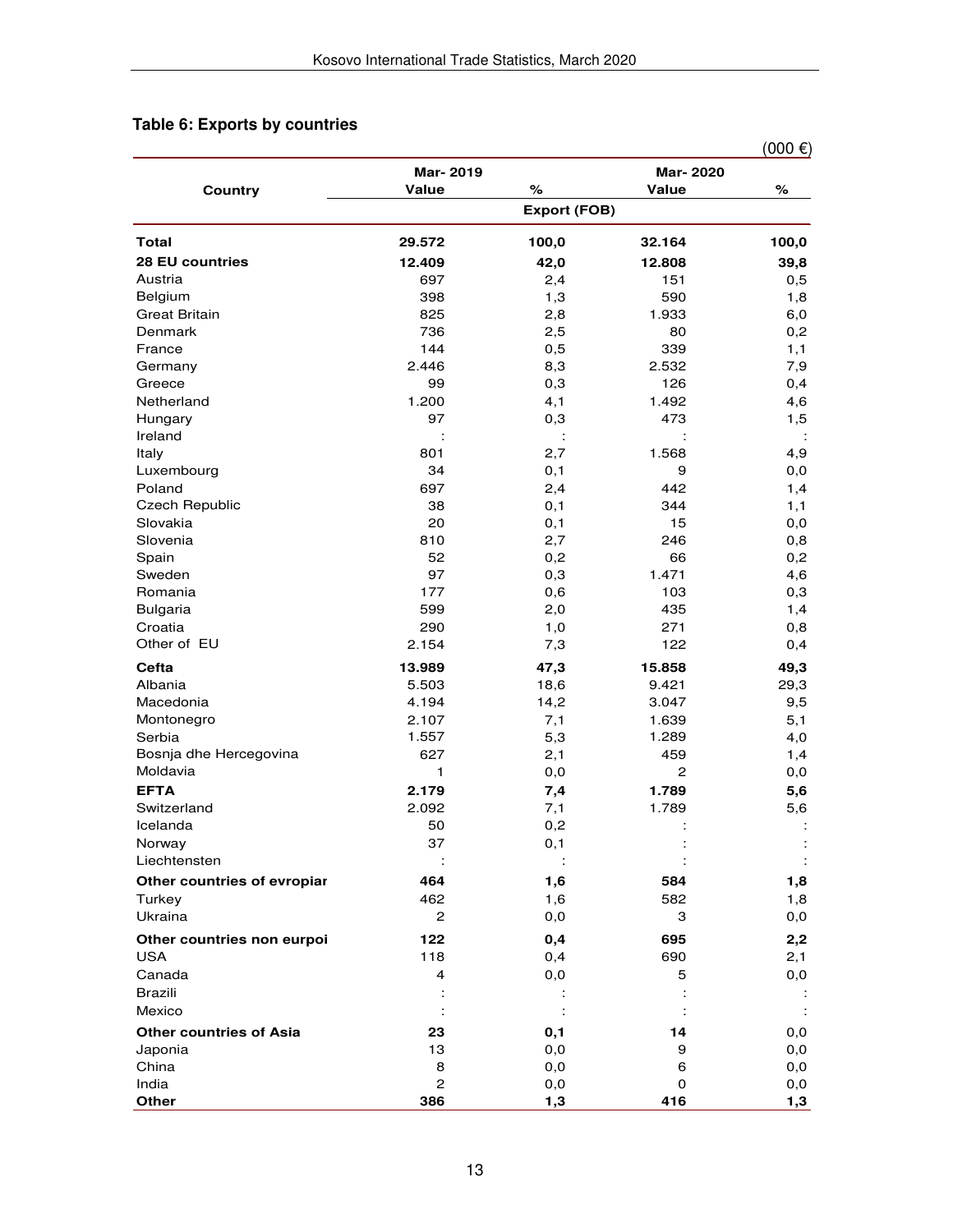### **Table 7: Imports by countries**

|                                |          |              |          | $(000)$ €) |
|--------------------------------|----------|--------------|----------|------------|
|                                | Mar-2019 |              | Mar-2020 |            |
| Country                        | Value    | $\%$         | Value    | %          |
|                                |          | Import (CIF) |          |            |
| <b>Total</b>                   | 289.192  | 100,0        | 252.070  | 100,0      |
| <b>28 EU countries</b>         | 145.296  | 50,2         | 134.771  | 53,5       |
| Austria                        | 5.851    | 2,0          | 6.348    | 2,5        |
| Belgium                        | 1.453    | 0,5          | 2.176    | 0,9        |
| <b>Great Britain</b>           | 2.750    | 1,0          | 1.589    | 0,6        |
| Denmark                        | 252      | 0,1          | 1.682    | 0,7        |
| France                         | 4.896    | 1,7          | 3.249    | 1,3        |
| Germany                        | 40.096   | 13,9         | 33.994   | 13,5       |
| Greece                         | 19.986   | 6,9          | 11.834   | 4,7        |
| Netherland                     | 3.593    | 1,2          | 3.300    | 1,3        |
| Hungary                        | 4.318    | 1,5          | 5.166    | 2,0        |
| Ireland                        | 385      | 0,1          | 398      | 0,2        |
| Italy                          | 14.194   | 4,9          | 14.552   | 5,8        |
| Luxembourg                     | 35       | 0,0          | 90       | 0,0        |
| Poland                         | 7.953    | 2,8          | 10.296   | 4,1        |
| <b>Czech Republic</b>          | 2.508    | 0,9          | 3.055    | 1,2        |
| Slovakia                       | 1.073    | 0,4          | 1.104    | 0,4        |
| Slovenia                       | 8.694    | 3,0          | 9.676    | 3,8        |
| Spain                          | 3.136    | 1,1          | 1.745    | 0,7        |
| Sweden                         | 970      | 0,3          | 645      | 0,3        |
| Romania                        | 7.335    | 2,5          | 2.640    | 1,0        |
| Bulgaria                       | 7.901    | 2,7          | 9.359    | 3,7        |
| Croatia                        | 7.008    | 2,4          | 10.732   | 4,3        |
| Other of EU                    | 907      | 0,3          | 1.143    | 0,5        |
| Cefta                          | 43.576   | 15,1         | 28.889   | 11,5       |
| Albania                        | 20.363   | 7,0          | 10.782   | 4,3        |
| Macedonia                      | 21.018   | 7,3          | 14.364   | 5,7        |
| Montonegro                     | 1.521    | 0,5          | 1.699    | 0,7        |
| Serbia                         | 535      | 0,2          | 1.913    | 0,8        |
| Bosnja dhe Hercegovina         | 34       | 0,0          | 102      | 0,0        |
| Moldavia                       | 104      | 0,0          | 29       | 0,0        |
| <b>EFTA</b>                    | 3.059    | 1,1          | 1.625    | 0,6        |
| Switzerland                    | 2.854    | 1,0          | 1.438    | 0,6        |
| Icelanda                       |          |              | 2        | $_{0,0}$   |
| Norway                         | 134      | 0,0          | 87       | 0,0        |
| Liechtensten                   | 71       | 0,0          | 99       | 0,0        |
| Other countries of evropiar    | 41.600   | 14,4         | 34.167   | 13,6       |
| Turkey                         | 38.041   | 13,2         | 32.991   | 13,1       |
| Ukraina                        | 3.559    | 1,2          | 1.176    | 0,5        |
| Other countries non eurpoi     | 7.015    | 2,4          | 11.416   | 4,5        |
| <b>USA</b>                     | 2.985    | 1,0          | 6.777    | 2,7        |
| Canada                         | 73       | 0,0          | 336      | 0,1        |
| Brazili                        | 3.794    | 1,3          | 4.139    | 1,6        |
| Mexico                         | 163      | 0,1          | 163      |            |
|                                |          |              |          | 0,1        |
| <b>Other countries of Asia</b> | 33.192   | 11,5         | 22.374   | 8,9        |
| Japonia                        | 1.296    | 0,4          | 961      | 0,4        |
| China                          | 29.969   | 10,4         | 19.681   | 7,8        |
| India                          | 1.927    | 0,7          | 1.733    | 0,7        |
| Other                          | 15.454   | 5,3          | 18.827   | 7,5        |